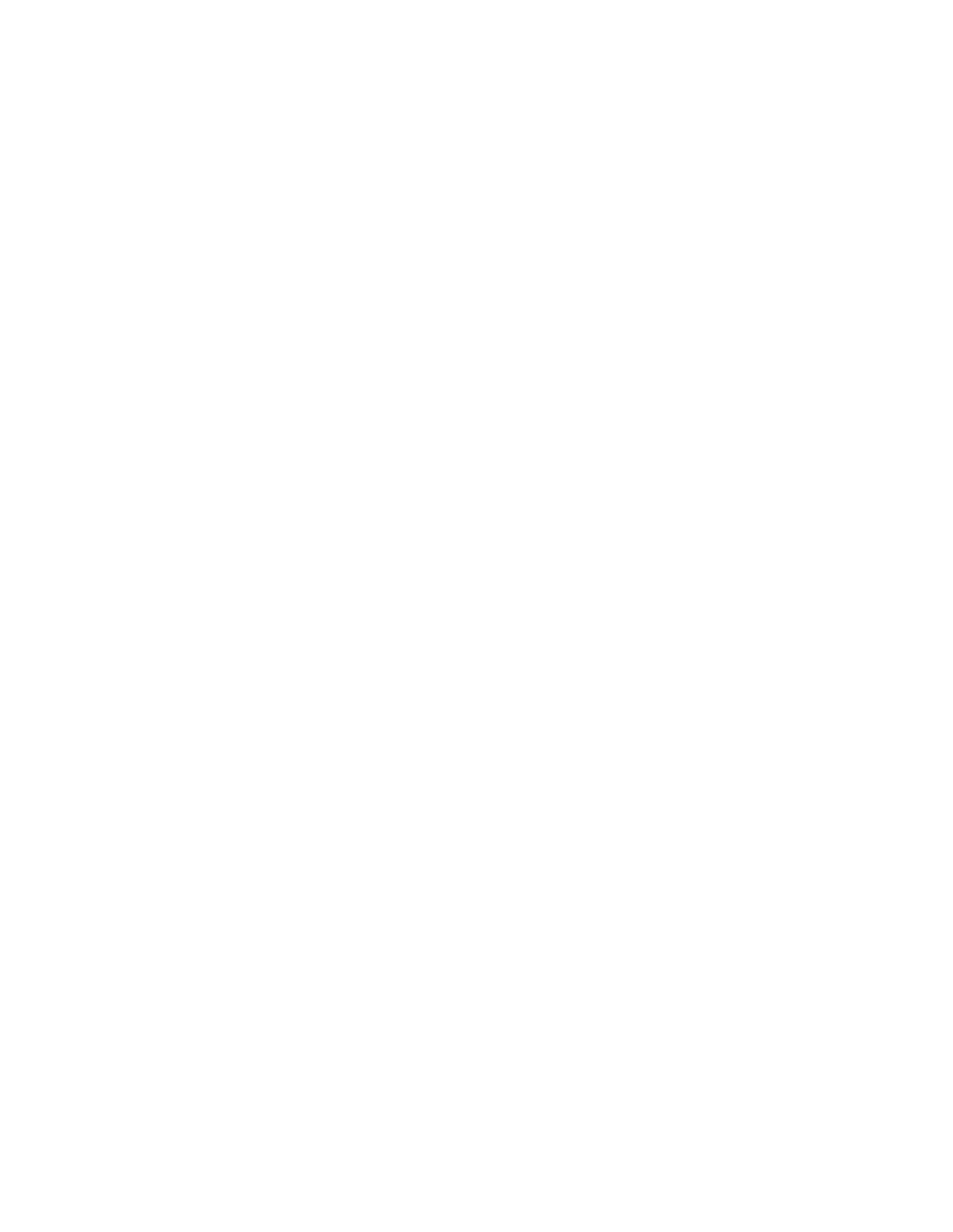| Government of the<br>District of Columbia<br>Print in CAPITAL letters using black ink.                                                                                         | D-65 Partnership Return<br>of Income                                                                                                                                                     |                                |                                                            |
|--------------------------------------------------------------------------------------------------------------------------------------------------------------------------------|------------------------------------------------------------------------------------------------------------------------------------------------------------------------------------------|--------------------------------|------------------------------------------------------------|
| Federal Employer Identification Number                                                                                                                                         |                                                                                                                                                                                          |                                | OFFICIAL USE ONLY Vendor ID # 0000                         |
| Business name                                                                                                                                                                  |                                                                                                                                                                                          |                                | Tax period ending (MMYY)                                   |
| Address line $#1$<br>Address line #2                                                                                                                                           |                                                                                                                                                                                          |                                | Fill in<br>if amended return<br>Fill in<br>if final return |
| City                                                                                                                                                                           |                                                                                                                                                                                          | <b>State</b><br>$Zip Code + 4$ |                                                            |
| Date entity was organized<br>Α.                                                                                                                                                |                                                                                                                                                                                          |                                | DATE (MMYY)                                                |
| Fill in your accounting method<br>В.                                                                                                                                           | other (specify)<br>cash<br>accrual                                                                                                                                                       |                                |                                                            |
| Number of partners in this partnership<br>C.                                                                                                                                   |                                                                                                                                                                                          |                                |                                                            |
| Is this a limited partnership?<br>D.                                                                                                                                           |                                                                                                                                                                                          |                                | <b>YES</b><br>N <sub>O</sub>                               |
| Is this a limited liability company?<br>Ε.                                                                                                                                     |                                                                                                                                                                                          |                                | <b>YES</b><br>N <sub>O</sub>                               |
| F.                                                                                                                                                                             | Are any partners in this partnership also partnerships or corporate entities?                                                                                                            |                                | <b>YES</b><br>N <sub>O</sub>                               |
| Is this partnership a partner in another partnership?<br>G.                                                                                                                    |                                                                                                                                                                                          |                                | <b>YES</b><br>N <sub>O</sub>                               |
| Η.<br>the partnership's assets under IRC Section 754?                                                                                                                          | Was there a distribution or transfer of property that caused an adjustment of the basis of                                                                                               |                                | <b>YES</b><br>N <sub>O</sub>                               |
| Was a D-65 filed for the preceding year?<br>ı.                                                                                                                                 |                                                                                                                                                                                          |                                | YES<br>NO                                                  |
| J.<br>If "YES," enter the name under which the return was filed.                                                                                                               | Was a 2014 DC unincorporated business franchise tax return (Form D-30) filed for this business?                                                                                          |                                | <b>YES</b><br>N <sub>O</sub>                               |
| K.                                                                                                                                                                             | Have you filed annual federal income tax information return Forms 1099 and 1096?                                                                                                         |                                | <b>YES</b><br><b>NO</b>                                    |
| L.                                                                                                                                                                             | Did you withhold DC income tax from the wages of your DC employees during 2014?                                                                                                          |                                | <b>YES</b><br><b>NO</b>                                    |
| If "NO," state reason:<br>M. During 2014, has the IRS made or proposed any adjustments to your federal partnership<br>Form 1065, or did you file amended returns with the IRS? |                                                                                                                                                                                          |                                | <b>YES</b><br><b>NO</b>                                    |
|                                                                                                                                                                                | If "YES," submit a separate, detailed explanation and an amended D-65 return reflecting the adjustments to:<br>Office of Tax and Revenue, 1101 4th Street, SW, FL4, Washington DC 20024. |                                |                                                            |
| • Attach a copy of the Form 1065 with the K-1 and any other schedules you filed.                                                                                               |                                                                                                                                                                                          |                                |                                                            |
| • Attach a schedule showing the pass-through distribution of income to all members of the partnership.                                                                         |                                                                                                                                                                                          |                                |                                                            |
| • If you are filing Form D-65, instead of Form D-30, attach an explanation (See instruction A).                                                                                |                                                                                                                                                                                          |                                |                                                            |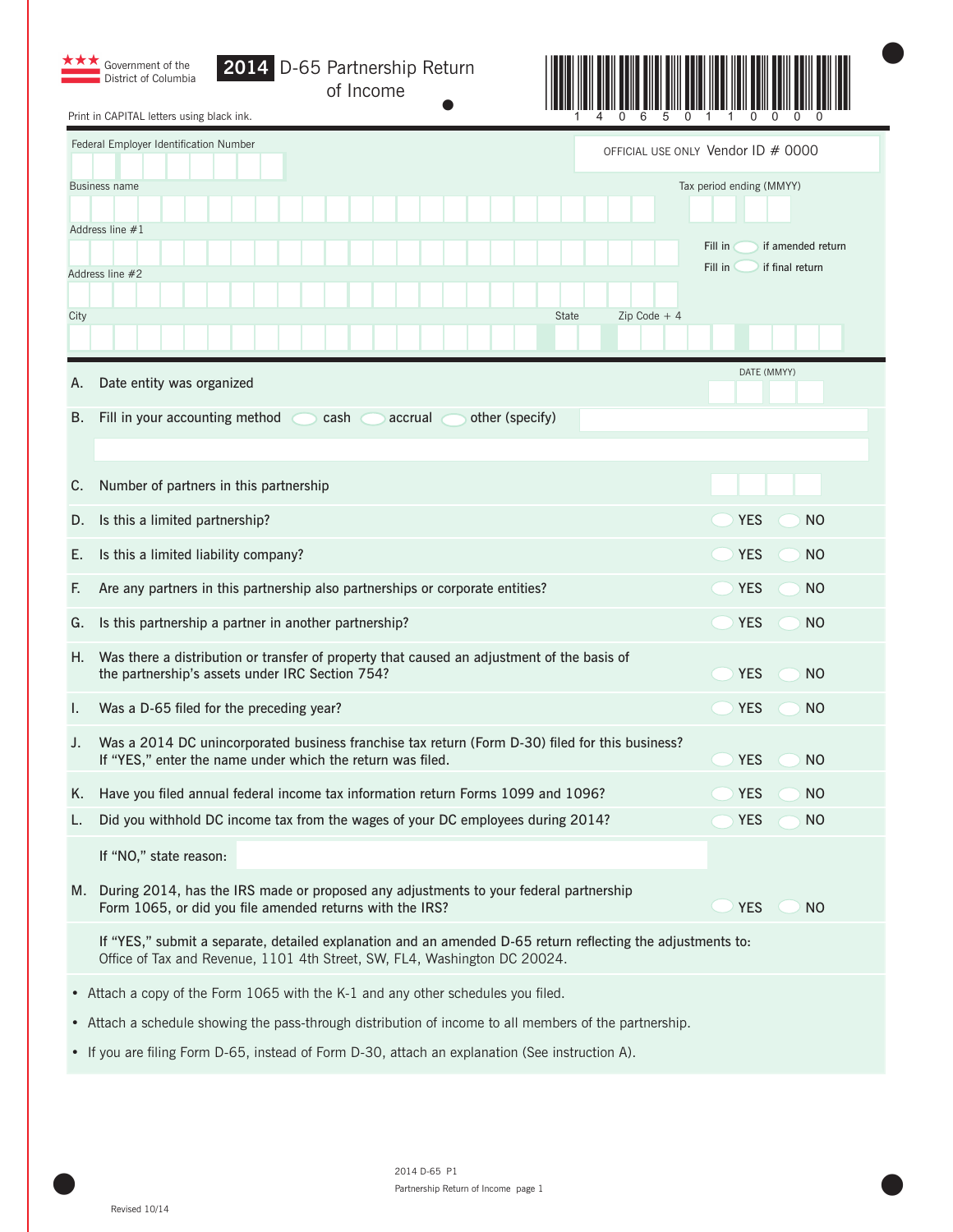| D-65 PAGE 2 |  |
|-------------|--|
|             |  |

Business Name:

Federal Employer Identification No.:



 $\bullet$ 

|                          |                                                                                                                                                                                                                                             |                                                                             |                   |                |   | <b>WHOLE DOLLAR AMOUNTS ONLY</b>                                                                                      |  |  |
|--------------------------|---------------------------------------------------------------------------------------------------------------------------------------------------------------------------------------------------------------------------------------------|-----------------------------------------------------------------------------|-------------------|----------------|---|-----------------------------------------------------------------------------------------------------------------------|--|--|
| <b>NCOME</b>             | 1                                                                                                                                                                                                                                           | Gross receipts or sales, minus returns and allowances                       |                   | $\mathbf{1}$   | S |                                                                                                                       |  |  |
|                          | 2                                                                                                                                                                                                                                           | Cost of goods sold and/or operations                                        |                   | $\overline{c}$ |   |                                                                                                                       |  |  |
|                          | 3                                                                                                                                                                                                                                           | Gross profit Line 1 minus Line 2.                                           | Fill in if minus: | 3              |   |                                                                                                                       |  |  |
|                          | 4                                                                                                                                                                                                                                           | Ordinary income (loss) from other partnerships,<br>estates and trusts, etc. | Fill in if minus: | 4              |   |                                                                                                                       |  |  |
|                          | 5                                                                                                                                                                                                                                           | Net farm profit (loss)                                                      | Fill in if minus: | 5              |   |                                                                                                                       |  |  |
|                          | 6                                                                                                                                                                                                                                           | Net gain (loss)                                                             | Fill in if minus: | 6              |   |                                                                                                                       |  |  |
|                          | 7                                                                                                                                                                                                                                           | Other income (loss)                                                         | Fill in if minus: | 7              |   |                                                                                                                       |  |  |
|                          | 8                                                                                                                                                                                                                                           | Total income Add Lines 3-7                                                  | Fill in if minus: | 8              |   |                                                                                                                       |  |  |
|                          | 9                                                                                                                                                                                                                                           | Salaries and wages paid to non partners                                     |                   | 9              |   |                                                                                                                       |  |  |
|                          | 10                                                                                                                                                                                                                                          | Payments to partners                                                        |                   | 10             |   |                                                                                                                       |  |  |
|                          | 11                                                                                                                                                                                                                                          | Repairs and maintenance                                                     |                   | 11             |   |                                                                                                                       |  |  |
|                          | 12                                                                                                                                                                                                                                          | <b>Bad debts</b>                                                            |                   | 12             |   |                                                                                                                       |  |  |
|                          |                                                                                                                                                                                                                                             | 13 Rent                                                                     |                   | 13             |   |                                                                                                                       |  |  |
| DEDUCTIONS               | 14                                                                                                                                                                                                                                          | <b>Taxes and licenses</b>                                                   |                   | 14             |   |                                                                                                                       |  |  |
|                          | 15                                                                                                                                                                                                                                          | Interest                                                                    |                   | 15             |   |                                                                                                                       |  |  |
|                          | 16                                                                                                                                                                                                                                          | Depreciation, minus depreciation deducted elsewhere on this return          |                   | 16             |   |                                                                                                                       |  |  |
|                          | 17                                                                                                                                                                                                                                          | Depletion                                                                   |                   | 17             |   |                                                                                                                       |  |  |
|                          | 18                                                                                                                                                                                                                                          | Retirement plans                                                            |                   | 18             |   |                                                                                                                       |  |  |
|                          | 19                                                                                                                                                                                                                                          | Employee benefit programs                                                   |                   | 19             |   |                                                                                                                       |  |  |
|                          | 20                                                                                                                                                                                                                                          | Other deductions                                                            |                   | 20             |   |                                                                                                                       |  |  |
|                          |                                                                                                                                                                                                                                             | 21 Total deductions Add Lines 9-20                                          |                   | 21             |   |                                                                                                                       |  |  |
|                          |                                                                                                                                                                                                                                             | 22 Ordinary income (loss) Line 8 minus Line 21                              | Fill in if minus: | 22             |   |                                                                                                                       |  |  |
|                          |                                                                                                                                                                                                                                             |                                                                             |                   |                |   |                                                                                                                       |  |  |
|                          | Under penalties of law, I declare that I have examined this return and, to the best of my knowledge, it is correct.<br>PLEASE<br>Declaration of paid preparer is based on all information available to the preparer.<br>SIGN<br><b>HERE</b> |                                                                             |                   |                |   |                                                                                                                       |  |  |
|                          |                                                                                                                                                                                                                                             | Partner or member's signature                                               | Date              |                |   |                                                                                                                       |  |  |
|                          |                                                                                                                                                                                                                                             |                                                                             |                   |                |   | Telephone number of person to contact                                                                                 |  |  |
| PAID<br>PREPARER<br>ONLY |                                                                                                                                                                                                                                             | Preparer's signature (if other than taxpayer)                               | Date              |                |   | Paid Preparer's Tax Identification Number (PTIN)                                                                      |  |  |
|                          |                                                                                                                                                                                                                                             | Firm name                                                                   |                   |                |   | If you want to allow the paid preparer to discuss this return<br>with the Office of Tax and Revenue fill in the oval. |  |  |
|                          |                                                                                                                                                                                                                                             | Firm address                                                                |                   |                |   |                                                                                                                       |  |  |

Mail return to: Office of Tax and Revenue, 1101 4th Street, SW, FL4, Washington DC 20024 Make no payment with this return.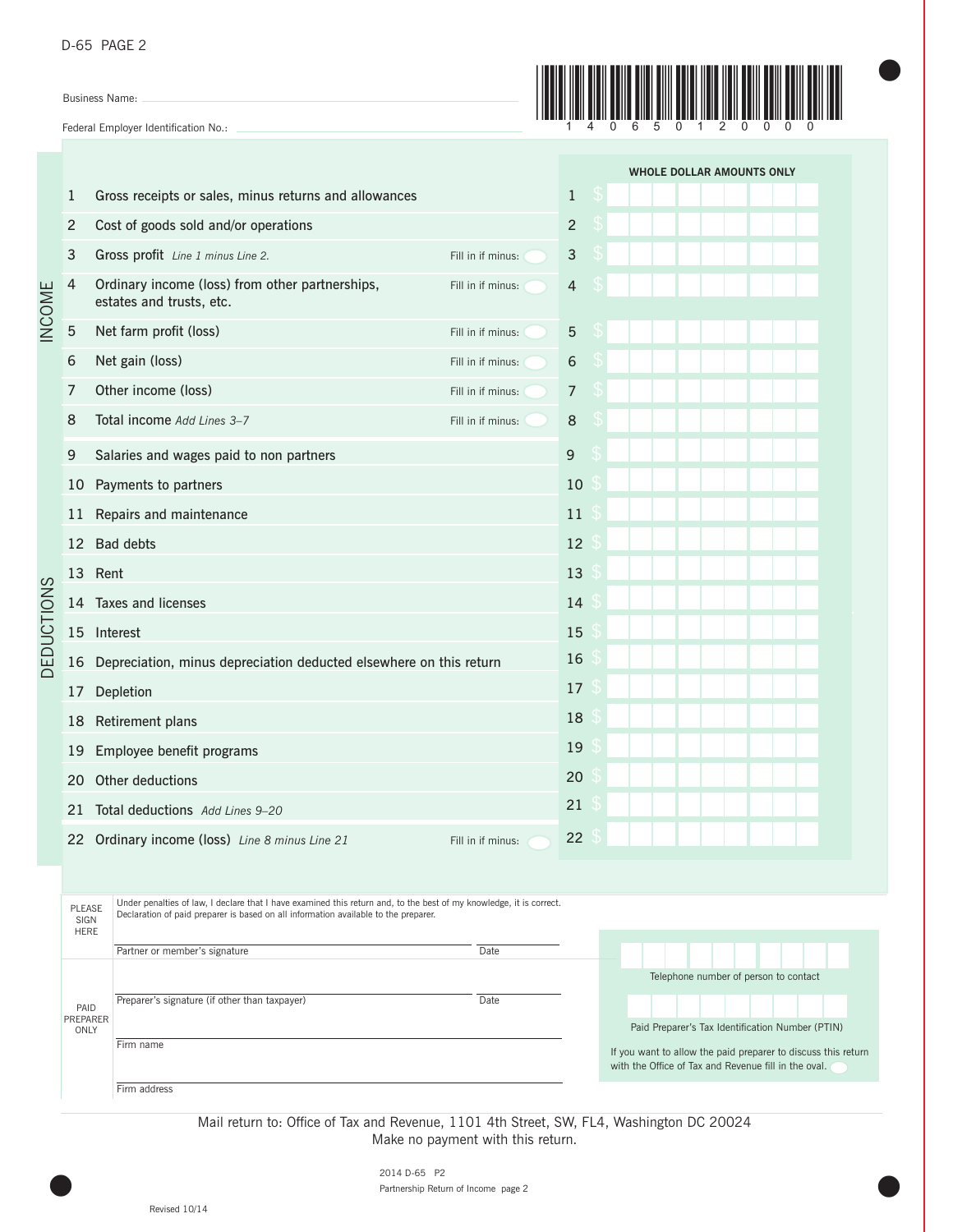# GENERAL INSTRUCTIONS FOR THE D-65 PARTNERSHIP RETURN

### Who must file a DC Form D-65?

Except for partnerships required to file an unincorporated business franchise tax return, DC Form D-30, all partnerships engaged in any trade or business in DC or which received income from sources in DC, must file a Form D-65.

The term "partnership" includes a limited partner, group, syndicate, pool and joint venture through or by means of which any business, financial operation, or venture is carried on. The following are excluded by law: 1) a corporation; 2) a trust or estate; or 3) an unincorporated business. The term "partner" includes a member of a syndicate, pool or joint venture.

If the return is filed on behalf of a syndicate, pool, joint venture or similar group, attach to the D-65 a copy of the agreement and all amendments to the agreement.

A limited liability company is classified as a partnership. The only exception is if IRS has classified it differently. Use the same classification on your DC return as that used on your federal return.

DC law does not allow a partnership to report or file as a corporation, nor for a corporation to report or file as a partnership.

#### Who must file DC Form D-30 instead of Form D-65?

Every partnership which, during the taxable year, engaged in an "unincorporated business" as defined in paragraph (1) below, and which met the gross income threshold as stated in paragraph (2) below, must file a Form D-30, rather than Form D-65. If Form D-65 is filed instead of Form D-30, attach an explanation to the D-65.

(1)(a) A partnership with gross income of more than \$12,000 which leases real or personal property in DC, regardless of whether services are performed, (including professional partnerships) must file a Form D-30 instead of Form D-65.

(b) "Unincorporated Business". An unincorporated business is any trade or business, conducted or engaged in by any individual, whether resident or nonresident, statutory or common-law trust, estate, partnership, or limited or special partnership, society, association, executor, administrator, receiver, trustee, liquidator, conservator, committee, assignee, or by any other entity or fiduciary, other than a trade or business conducted or engaged in by any corporation. This includes any trade or business which, if conducted or engaged in by a corporation, would be taxable.

(c) Excluded is any trade or business which by law, custom, or ethics, cannot be incorporated or any trade or business deriving more than 80% of its gross income from personal services rendered by owners or members of the partnership or other entity in conducting or carrying on any trade or business in which capital is not a material incomeproducing factor.

(2) Gross income requirement for filing DC Form D-30. A return must be filed by an unincorporated business if its gross income from engaging in or carrying on any trade or business in DC plus any other gross income received from DC sources amounts to more than \$12,000 during the year, regardless of whether it had net income. For filing purposes, the words "gross income" mean gross revenue before deduction of cost of goods, expenses and other deductions allowable in the determination of net income.

**NOTE:** For District tax purposes, taxpayers are not permitted to claim the additional federal 30 or 50 percent bonus depreciation nor the additional Internal Revenue Code (IRC) Section 179 expenses. Taxpayers should keep a separate depreciation schedule for DC tax purposes.

#### When is your return due?

You must file your return by:

- Calendar year filer April  $15$ ; or
- Fiscal year filer the fifteenth day of the fourth month following the ending of the taxable year you entered at the top of the DC Form D-65.

If the due date falls on a Saturday, Sunday or legal holiday, the return is due the next business day.

If you are requesting an extension of time to file, submit DC Form FR-128, Extension of Time to File DC Franchise or Partnership Return, by the due date of your return. Do not use the federal extension of time to file form to request a DC extension. Ensure you have filled in the D-65 oval on the bottom left hand side of the Form FR-128.

#### How to file your return

File your DC Form D-65 with the Office of Tax and Revenue, 1101 4th Street, SW, FL4, Washington, DC 20024.

Print, sign and date the return. Make a copy for yourself. If submitting the return with attachments, you must submit using a CD.

Include the following on the CD:

- The signed D-65 return;
- Any attachments and/or schedules (federal Form 1065, and Schedule K-1). Include copies of all the schedules and statements accompanying the Form 1065. Also attach a schedule showing the pass-through distribution of income for all members of the partnership, and copies of the completed federal K-1 schedule.
- Write on the CD label, "D-65", your FEIN, tax year being filed, and statements accompanying the Form D-65 on the CD.

#### Assembling your D-65 return

**Do not staple or otherwise damage the Bar Code** located in the upper right hand corner of this form or schedule(s) being attached.

#### Substitute forms

You may file your DC tax return using a computer-prepared or computergenerated substitute form, provided the form is approved in advance by the Office of Tax and Revenue (OTR). The fact that a software package is available for retail purchase does not mean that the substitute form has been approved for use. Call or check with the software developer to determine if its form is approved by the DC OTR.

#### **Special filing circumstances**

#### Amended returns

You must use the Form D-65 of the year you are amending. Prior year forms can be obtained from www.taxpayerservicecenter.com. If the IRS adjusts your federal return or if you file an amended federal return, you must file an amended DC return within 90 days.

Mail the amended return and any attachments to the Office of Tax and Revenue, 1101 4th Street, SW, Fl4, Washington, DC 20024.

#### Final return

If you are not required to continue filing a return for an entity, fill in the "final return" oval on the return. We will then cancel your filing requirement.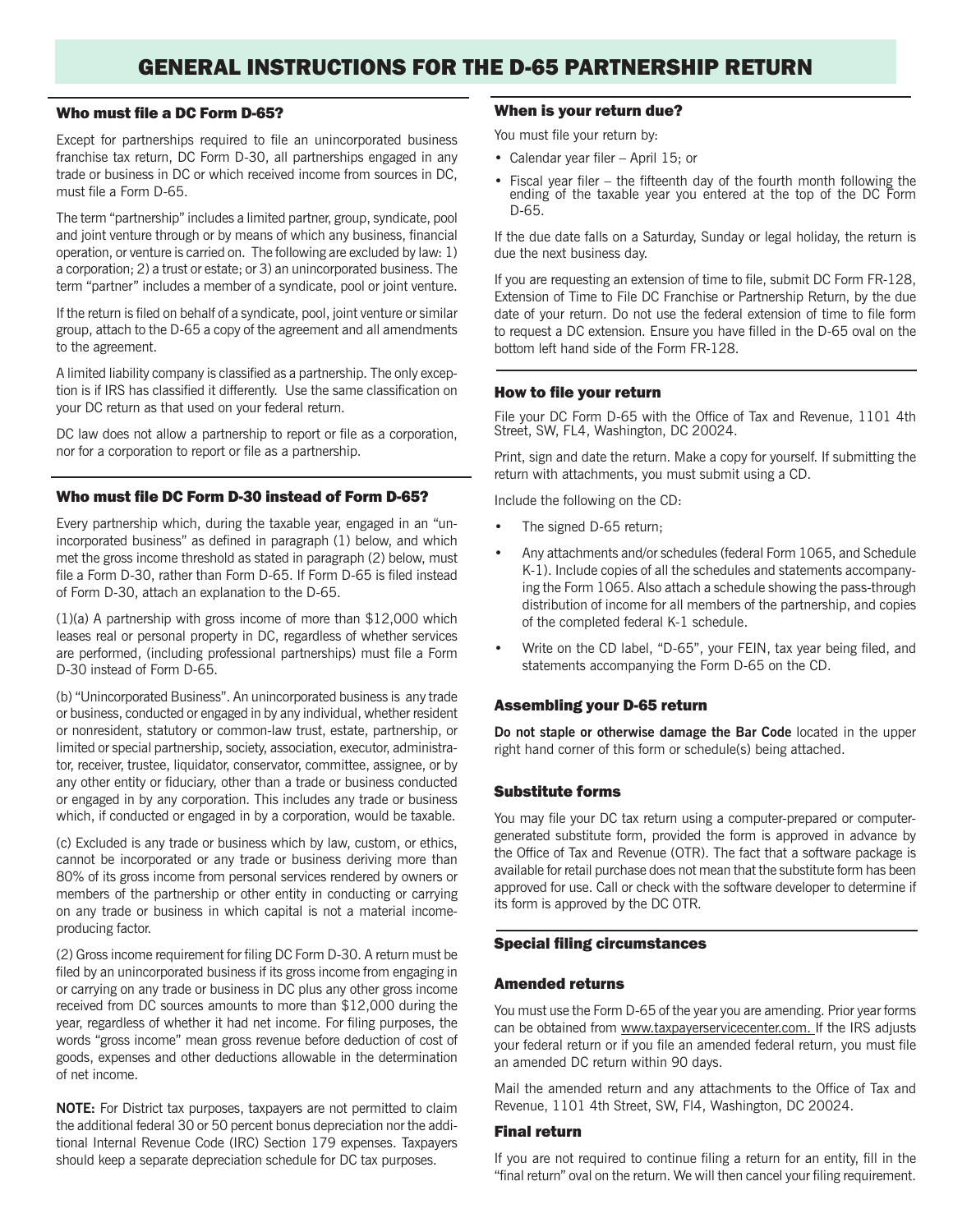#### Items exempt from tax

All items of income received and claimed as exempt from tax must be explained in a copy of the Schedule K of the federal Form 1065. Attach the copy to your DC Form D-65. Some items of this type are:

- (1) Tax-Free Interest. Attach a statement reporting interest on:
	- (a) obligations of a state, territory of the United States or any political subdivision thereof, or DC; and
	- (b) obligations of the United States, its agencies, or instrumentalities.

(2) Proceeds from life insurance policies. In general, the proceeds of life insurance policies paid to the partnership due to the death of a partner are exempt. However, if any part of the proceeds is held by the insurer under an agreement to pay interest, the interest is taxable.

#### Information at source

Every partnership which in the course of its trade or business, during calendar year 2014, pays (1) interest, rents, commissions, or other fixed or determinable income of \$600 or more, or (2) salaries and wages of \$600 or more, must submit copies of federal Forms 1095 and 1099 unless the payment is specifically exempted by District of Columbia Municipal Regulations (DCMR) Rule 9-111.

#### Getting started

Do not cross out the tax year on the 2014 return. If you are not filing a 2014 D-65 Partnership Return, do not use this booklet. Request a booklet for the specific year you are filing by calling our Forms Center at (202) 442-6546, or visit the Customer Service Administration at 1101 4th Street, SW, FL2, Washington, DC 20024. You may also visit our website at www.taxpayerservicecenter.com for prior year partnership returns.

Use the same method of accounting on your DC Form D-65 as that used on your federal tax return.

To complete the paper Form D-65, in general you will need:

- Copies of your completed 2014 federal forms as applicable (1065, Schedule K-1, etc.)
- A pen with black ink
- A calculator

Not all items will apply. If an amount is zero, make no entry, leave the line blank.

The return must be filed for calendar year 2014, or other taxable year beginning in 2014, covering the same tax period reported on the return filed with the IRS. Fill in the tax period ending on page 1 as MMYY.

All entries on the return and attachments are whole dollars only. Do not enter cents. Round cents to the nearest dollar. Examples:

 \$10,500.50 rounds to \$10,501 \$10,500.49 rounds to \$10,500

#### **Taxpayer Identification Number (TIN)**

#### You must have a TIN.

A Federal Employer Identification Number (FEIN) is a number issued by the IRS. To apply for a FEIN, get Form SS-4, Application for Employer Identification Number, or get this form online at www.irs.gov. Click on Employer Identification Number (EIN) under Starting a Business. You may also get this form by calling 1-800-TAX-FORM (1-800-829-3676).

#### Filling out the form

To aid us in processing your return, please follow these rules:



Note: Your social security number is used for tax purposes only.

#### Personal information

**Complete the personal information as instructed using CAPITAL letters and black ink. Use one block per letter, including using a space**  between address fields. Please write clearly, otherwise this can delay **processing your return.**

#### **Signature**

The return must be signed by a partner or member. If receivers, trustees in bankruptcy, or assignees are in control of the property or business organization, they must sign the return.

When the return is prepared by someone (for compensation) other than a member or an employee of the partnership, they must sign as the preparer at the bottom of page 2 of the DC Form D-65.

#### **Preparer Tax Identification Number (PTIN)**

If you are a paid preparer, you are required to have an IRS PTIN issued by the IRS. A PTIN is a number issued and authorized by the IRS to file a return on the taxpayer's behalf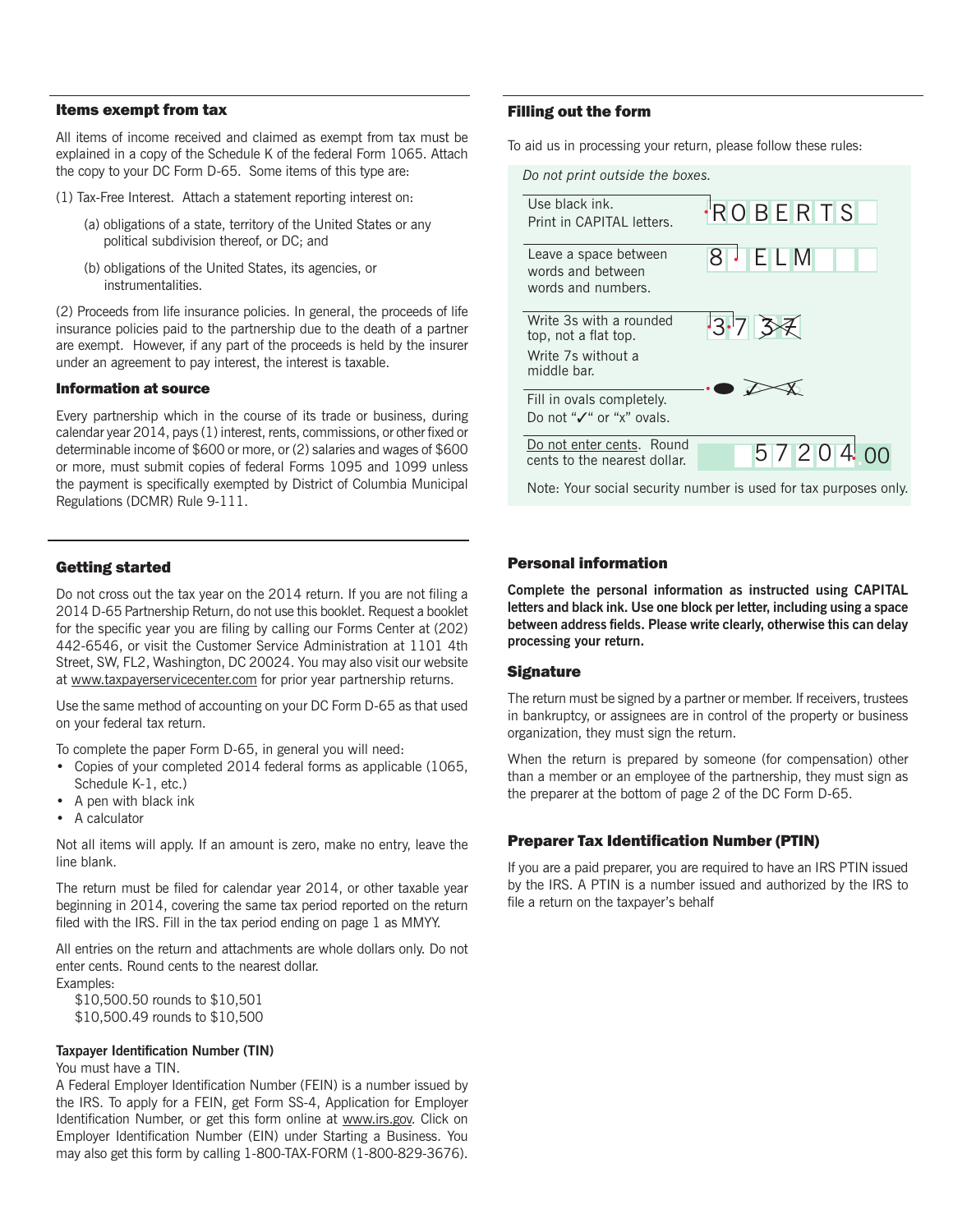# \_\_\_\_\_\_\_\_\_\_\_\_\_\_\_\_\_\_\_\_\_\_\_\_\_\_\_\_\_\_\_\_\_\_\_\_\_ Key Website Resources

# DC Official Code

http://www.lexisnexis.com/hottopics/dccode/

# DC Regulations

http://www.dcregs.dc.gov/

# US Department of State Tax Exemption Cards

www.state.gov/ofm/tax/

# DC Tax Forms/Publications

http://otr.cfo.dc.gov/page/tax-forms-and-publications

# Mailing Address for Returns

http://otr.cfo.dc.gov/node/392882

# Electronic Funds Transfer (EFT) Guide

http://otr.cfo.dc.gov/publication/electronic-funds-transfer-payment-guide-eft

# NACHA Guidelines

http://www.nacha.org/

# Social Security Administration

http://ssa.gov/

# Internal Revenue Service

http://www.irs.gov